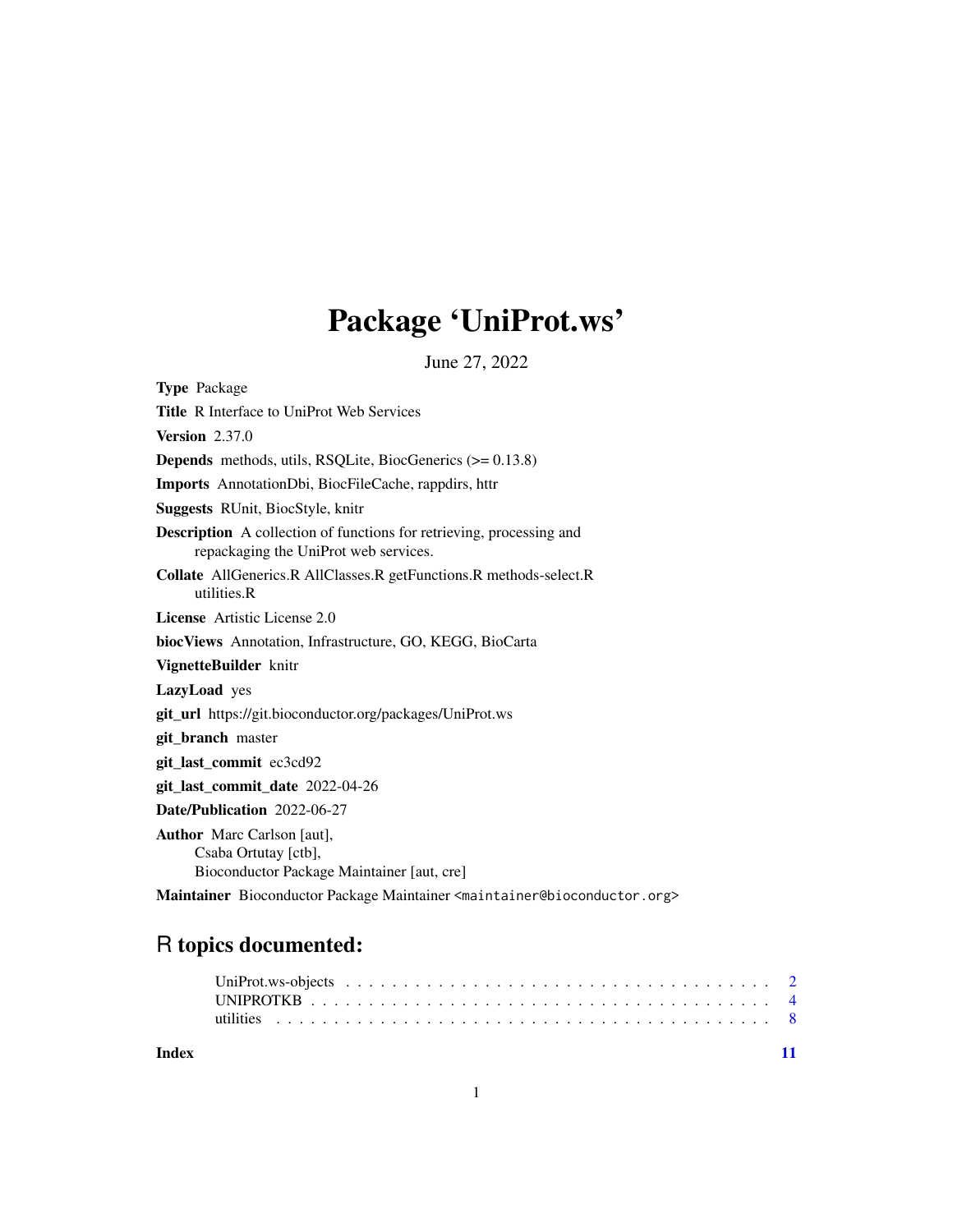<span id="page-1-0"></span>UniProt.ws-objects *UniProt.ws objects and their related methods and functions*

#### Description

UniProt.ws is the base class for interacting with the Uniprot web services from Bioconductor.

In much the same way as an AnnotationDb object allows acces to select for many other annotation packages, UniProt.ws is meant to allow usage of select methods and other supporting methods to enable the easy extraction of data from the Uniprot web services.

select, columns and keys are used together to extract data via an UniProt.ws object.

columns shows which kinds of data can be returned for the UniProt.ws object.

keytypes allows the user to discover which keytypes can be passed in to select or keys via the keytype argument.

keys returns keys for the database contained in the UniProt.ws object . By default it will return the primary keys for the database, which are UNIPROTKB keys, but if used with the keytype argument, it will return the keys from that keytype.

select will retrieve the data as a data.frame based on parameters for selected keys and columns and keytype arguments.

The UniProt.ws will be loaded whenever you load the UniProt.ws package. This object will be set up to retrieve information from Homo sapiens by default, but this value can be changed to any of the species supported by Uniprot. The species and taxId methods allow users to see what species is currently being accessed, and taxId<- allows them to change this value.

species shows the genus and species label currently attached to the UniProt.ws objects database.

taxId shows the NCBI taxonomy ID currently attached to the AnnotationDb objects database. Using the equivalently names replace method (taxId<-) allows the user to change the taxon ID, and the species represented along with it.

availableUniprotSpecies is a helper function to list out the available Species along with their official taxonomy IDs that are available by Uniprot. Because there are so many species represented at UniProt, there is also a pattern argument that can be used to restrict the range of things returned to be only those whose species names match the searth term. Please remember when using this argument that the Genus is always capitalized and the species never is.

lookupUniprotSpeciesFromTaxId is another helper that will look up the species of any tax ID that is supported by Uniprot.

#### Usage

```
columns(x)
keytypes(x)
select(x, keys, columns, keytype, ...)
species(object)
taxId(x)
```
availableUniprotSpecies(pattern, n=Inf)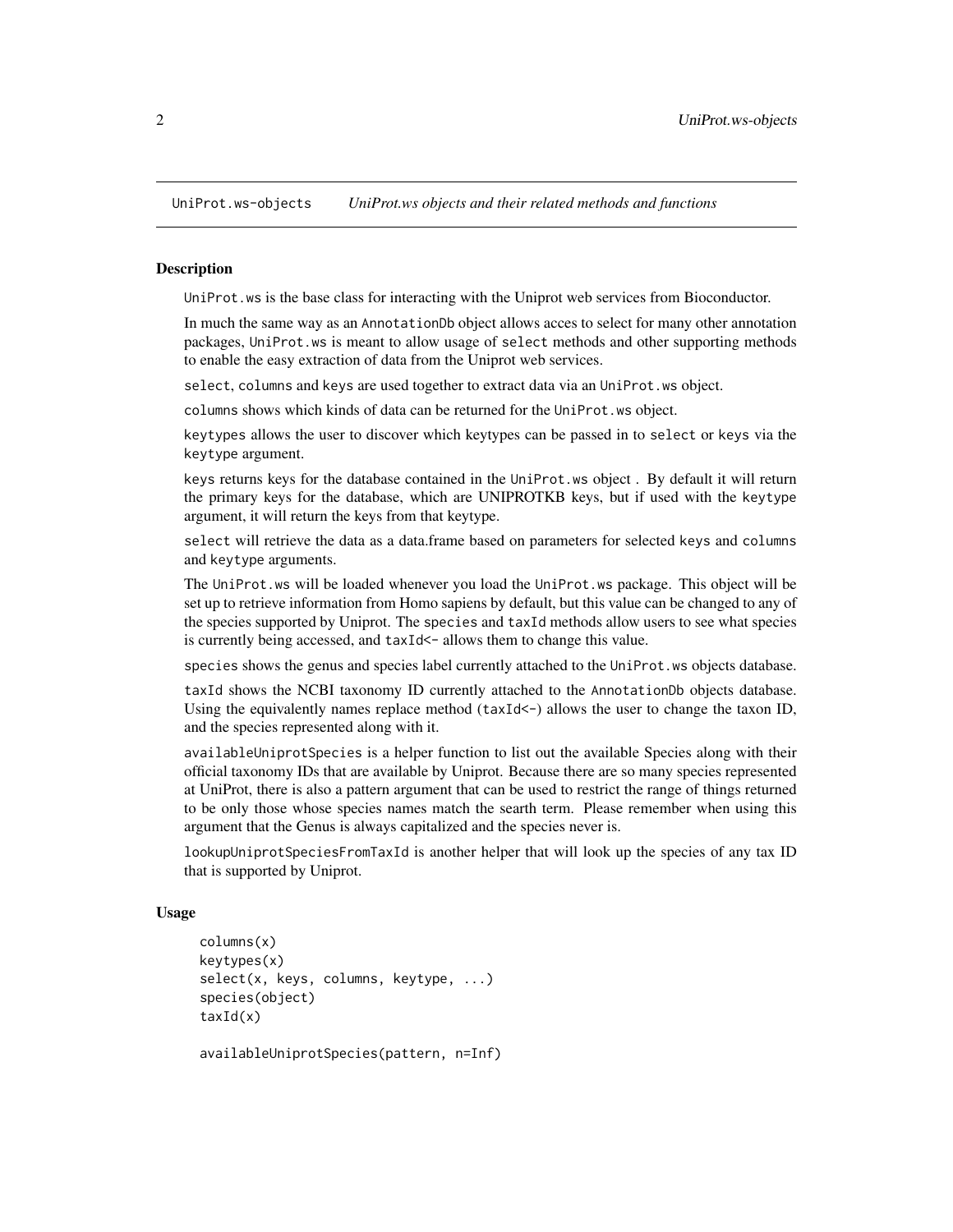### UniProt.ws-objects 3

lookupUniprotSpeciesFromTaxId(taxId) UniProt.ws(taxId, ...)

#### Arguments

| X       | the UniProt. ws object.                                                                                                                                                                                                                |
|---------|----------------------------------------------------------------------------------------------------------------------------------------------------------------------------------------------------------------------------------------|
| object  | the UniProt. ws object.                                                                                                                                                                                                                |
| keys    | the keys to select records for from the database. All possible keys are returned<br>by using the keys method.                                                                                                                          |
| columns | the columns or kinds of things that can be retrieved from the database. As with<br>keys, all possible columns are returned by using the columns method.                                                                                |
| keytype | the keytype that matches the keys used. For the select methods, this is used to<br>indicate the kind of ID being used with the keys argument. For the keys method<br>this is used to indicate which kind of keys are desired from keys |
| pattern | A string passed in to limit the results                                                                                                                                                                                                |
| n       | the maximim number of results to return.                                                                                                                                                                                               |
| taxId   | a taxonomy id                                                                                                                                                                                                                          |
|         | other arguments                                                                                                                                                                                                                        |

### Value

keys,columns,keytypes, species and lookupUniprotSpeciesFromTaxId each return a character vector of possible values.

taxId returns a numeric value that corresponds to the taxonomy ID.

select and availableUniprotSpecies each return a data.frame.

### Author(s)

Marc Carlson

#### See Also

select

### Examples

## Make a UniProt.ws object up <- UniProt.ws(taxId=9606) ## look at the object up ## get the current species species(up) ## look up available species with their tax ids

availableUniprotSpecies("musculus")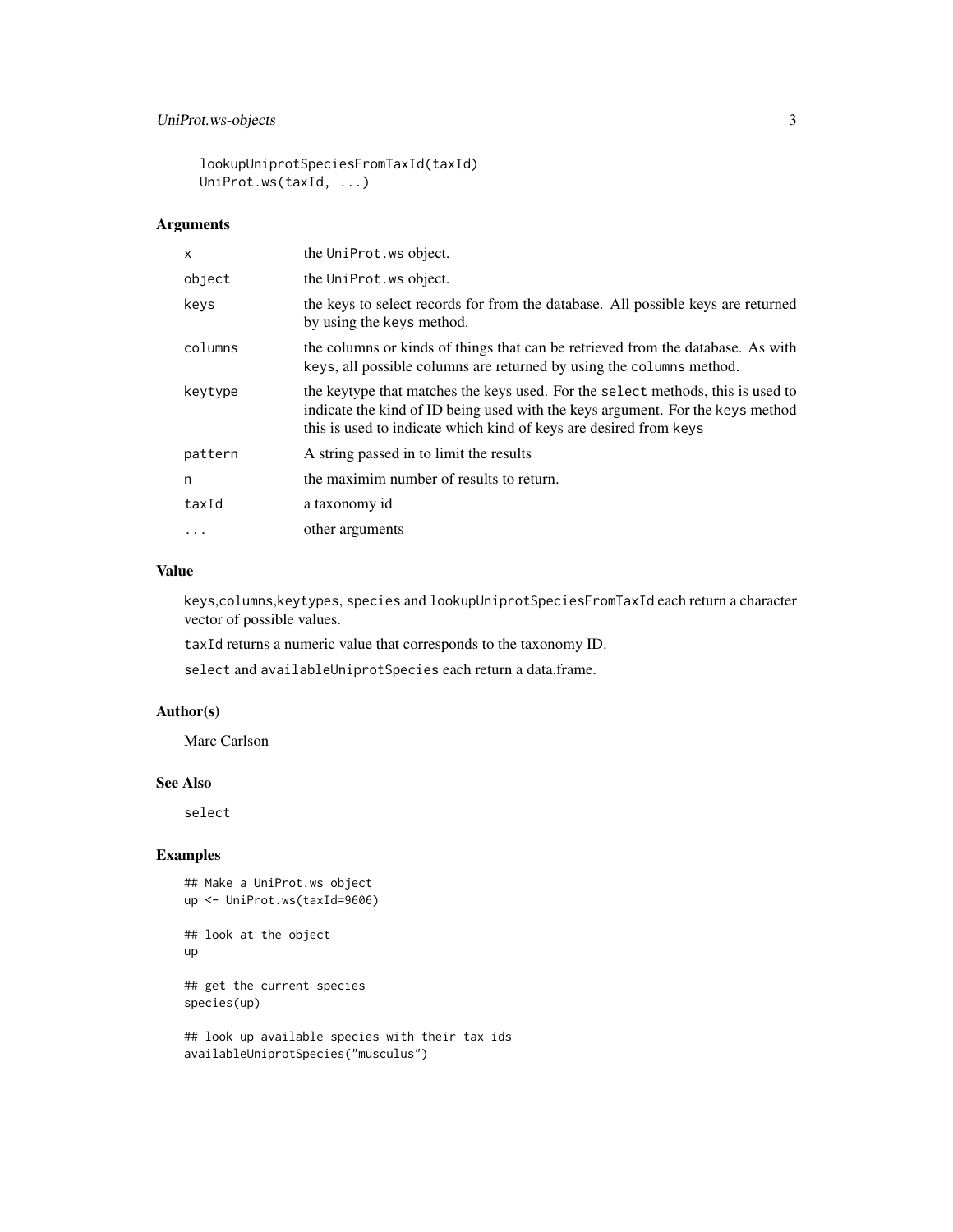```
## get the current taxId
taxId(up)
## look up the species that goes with a tax id
lookupUniprotSpeciesFromTaxId(9606)
## set the taxId to something else
taxId(up) < -10090up
## list the possible key types
head(keytypes(up))
## list the columns that can be retreived
head(columns(up))
## list all possible keys of type entrez gene ID.
## (this process is not instantaneous)
if(interactive()){
 egs = keys(up, "ENTREZ_GENE")
}
## use select to extract some data
res <- select(up,
              keys = c("22627","22629"),
              columns = c("PDB","HGNC","SEQUENCE"),
              keytype = "ENTREZ_GENE")
head(res)
```
UNIPROTKB *Descriptions of available values for* columns *and* keytypes*.*

### Description

This manual page enumerates the kinds of data represented by the values returned when the user calls columns or keytypes

#### Details

All the possible values for columns and keytypes are listed below. Users will have to actually use these methods to learn which of the following possible values actually apply in their case.

:UNIPROTKB The central ID for UniProt and swissprot :UNIPARC UniParc :UNIREF50 UniRef50 :UNIREF90 UniRef90 :UNIREF100 UniRef100

<span id="page-3-0"></span>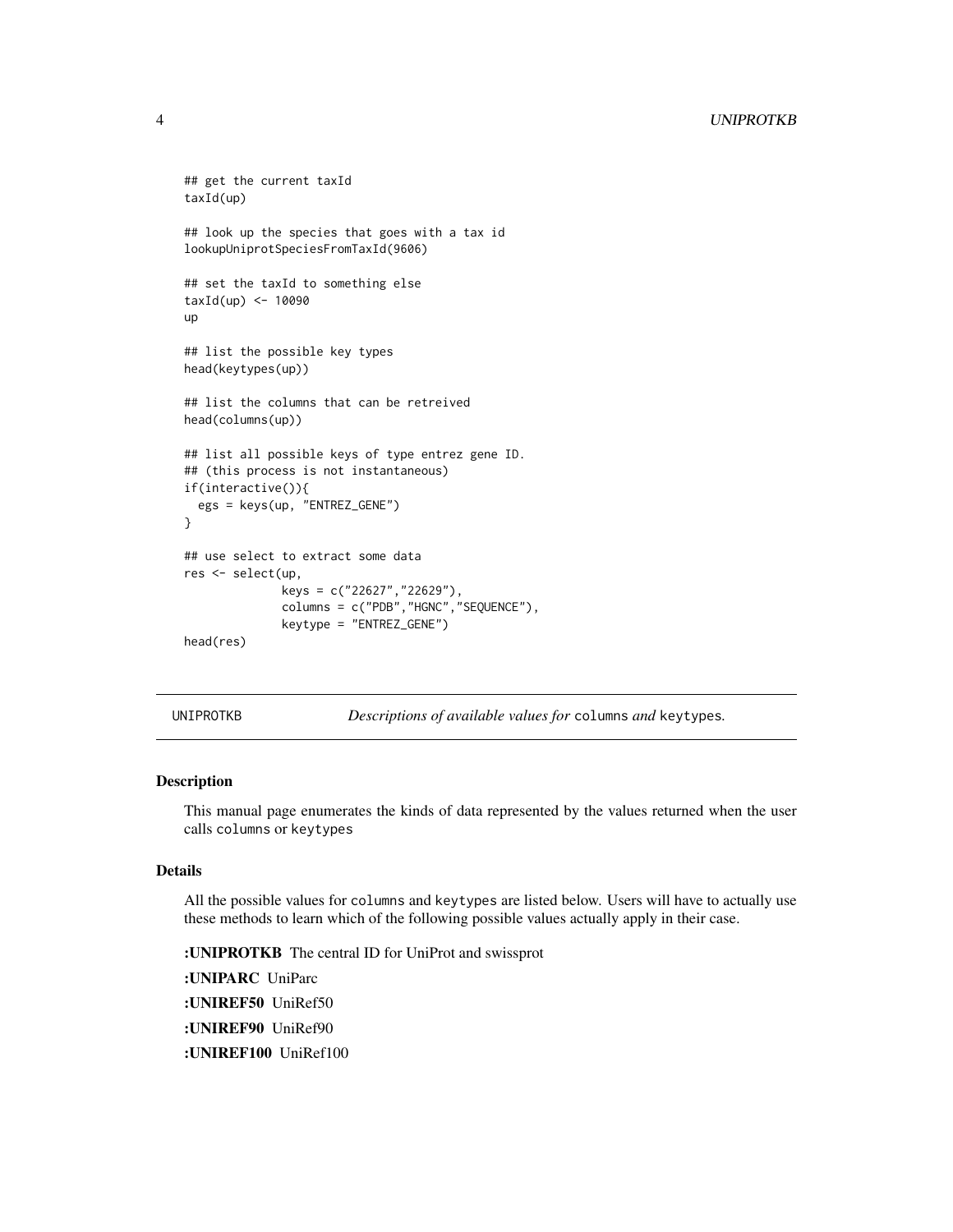#### UNIPROTKB 5

:EMBL/GENBANK/DDBJ EMBL/GenBank/DDBJ :EMBL/GENBANK/DDBJ\_CDS EMBL/GenBank/DDBJ CDS :PIR PIR :ENTREZ\_GENE Entrez Gene (GeneID) :GI\_NUMBER\* GI number :IPI IPI :REFSEQ\_PROTEIN RefSeq Protein :REFSEQ\_NUCLEOTIDE RefSeq Nucleotide :PDB PDB :DISPROT DisProt :HSSP HSSP :DIP DIP :MINT MINT :ALLERGOME Allergome :MEROPS MEROPS :PEROXIBASE PeroxiBase :PPTASEDB PptaseDB :REBASE REBASE :TCDB TCDB :PHOSSITE PhosSite :DMDM DMDM :AARHUS/GHENT-2DPAGE Aarhus/Ghent-2DPAGE :ECO2DBASE ECO2DBASE :WORLD-2DPAGE World-2DPAGE :DNASU DNASU :ENSEMBL Ensembl :ENSEMBL\_PROTEIN Ensembl Protein :ENSEMBL\_TRANSCRIPT Ensembl Transcript :ENSEMBL\_GENOMES Ensembl Genomes :ENSEMBL\_GENOMES PROTEIN Ensembl Genomes Protein :ENSEMBL\_GENOMES TRANSCRIPT Ensembl Genomes Transcript :KEGG KEGG :PATRIC PATRIC :TIGR TIGR :UCSC UCSC :VECTORBASE VectorBase :AGD AGD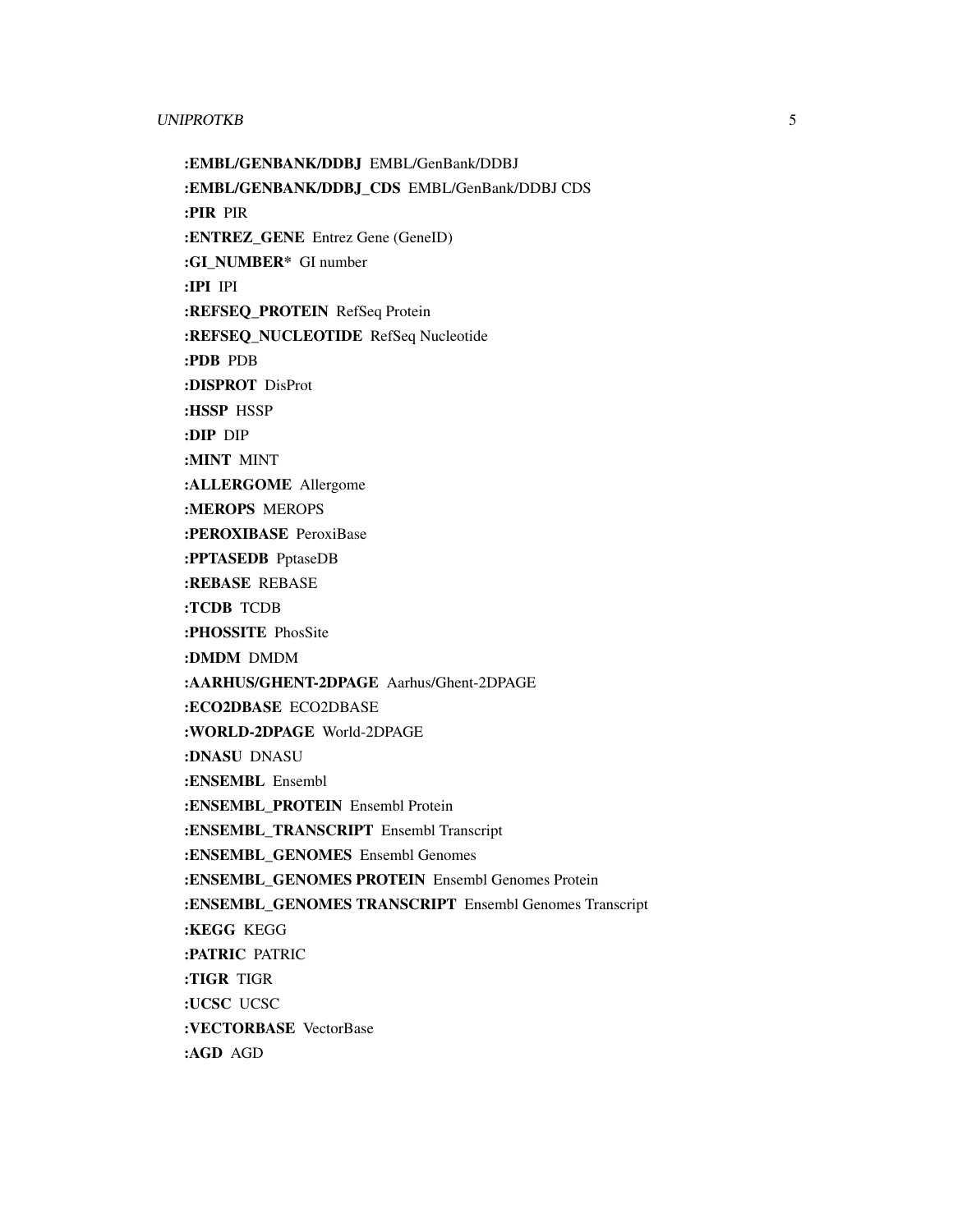:ARACHNOSERVER ArachnoServer :CGD CGD :CONOSERVER ConoServer :CYGD CYGD :DICTYBASE dictyBase :ECHOBASE EchoBASE :ECOGENE EcoGene :EUHCVDB euHCVdb :EUPATHDB EuPathDB :FLYBASE FlyBase :GENECARDS GeneCards :GENEFARM GeneFarm :GENOLIST GenoList :H-INVDB H-InvDB :HGNC HGNC :HPA HPA :LEGIOLIST LegioList :LEPROMA Leproma :MAIZEGDB MaizeGDB :MIM MIM :MGI MGI :NEXTPROT neXtProt :ORPHANET Orphanet :PHARMGKB PharmGKB :POMBASE PomBase :PSEUDOCAP PseudoCAP :RGD RGD :SGD SGD :TAIR TAIR :TUBERCULIST TubercuList :WORMBASE WormBase :WORMBASE\_TRANSCRIPT WormBase Transcript :WORMBASE\_PROTEIN WormBase Protein

:XENBASE Xenbase

:ZFIN ZFIN

:EGGNOG eggNOG

:GENETREE GeneTree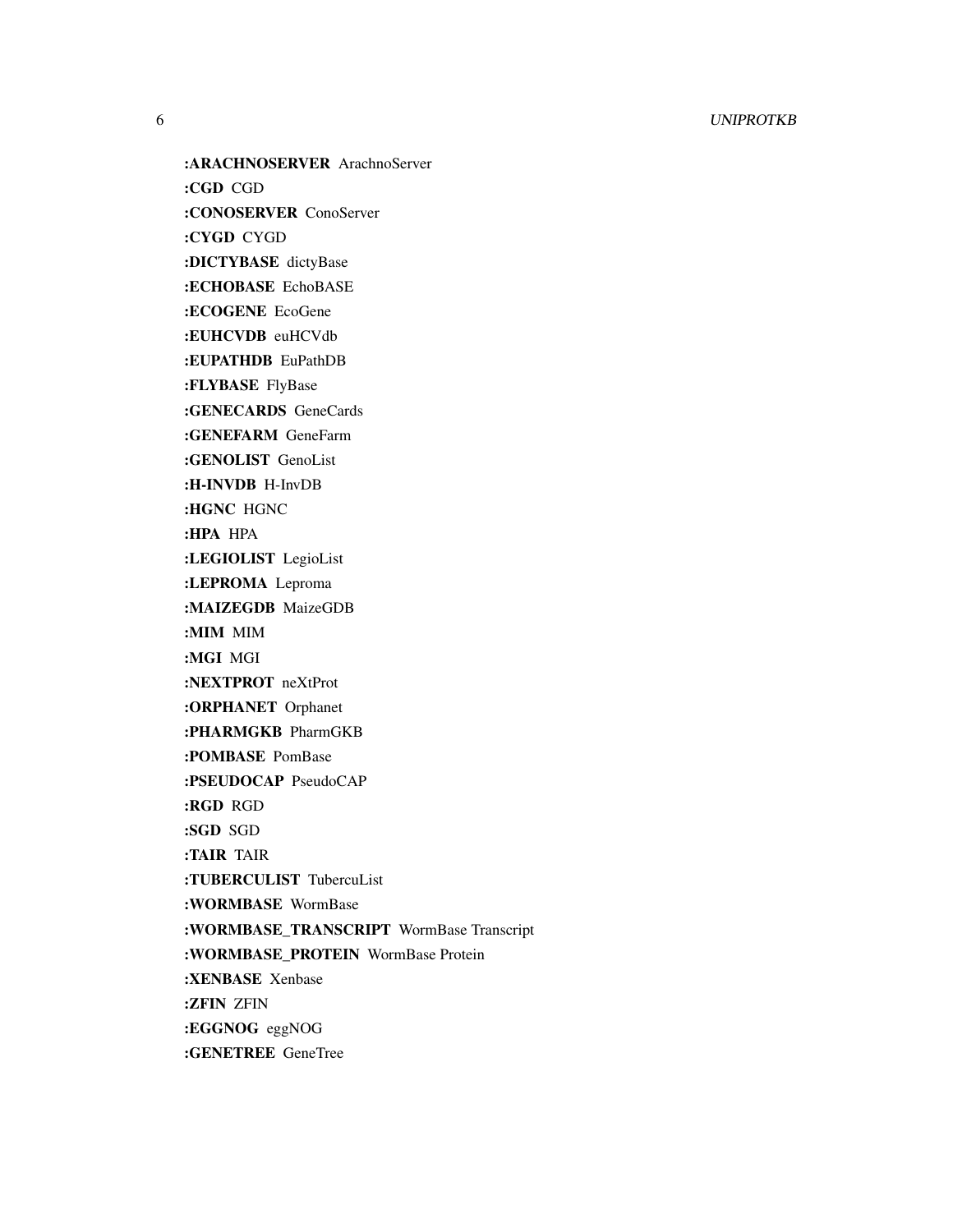#### UNIPROTKB

:HOVERGEN HOVERGEN :KO KO :OMA OMA :ORTHODB OrthoDB

:PROTCLUSTDB ProtClustDB

:BIOCYC BioCyc

:REACTOME Reactome

:UNIPATHWAY UniPathWay

:CLEANEX CleanEx

:GERMONLINE GermOnline

:DRUGBANK DrugBank

:GENOMERNAI GenomeRNAi

:NEXTBIO NextBio

:CITATION citations

:CLUSTERS clusters

:COMMENTS comments

:DOMAINS domains

:DOMAIN domain

:EC ec ID

:ID ID

:EXISTENCE existence

:FAMILIES families

:FEATURES features

:GENES genes

:GO go term

:GO-ID go id

:INTERPRO interpro

:INTERACTOR interactor

:KEYWORDS keywords

:KEYWORD-ID keyword-id

:LAST-MODIFIED last-modified

:LENGTH length

:ORGANISM organism

:ORGANISM-ID organism-id

:PATHWAY pathway

:PROTEIN NAMES protein names

:REVIEWED reviewed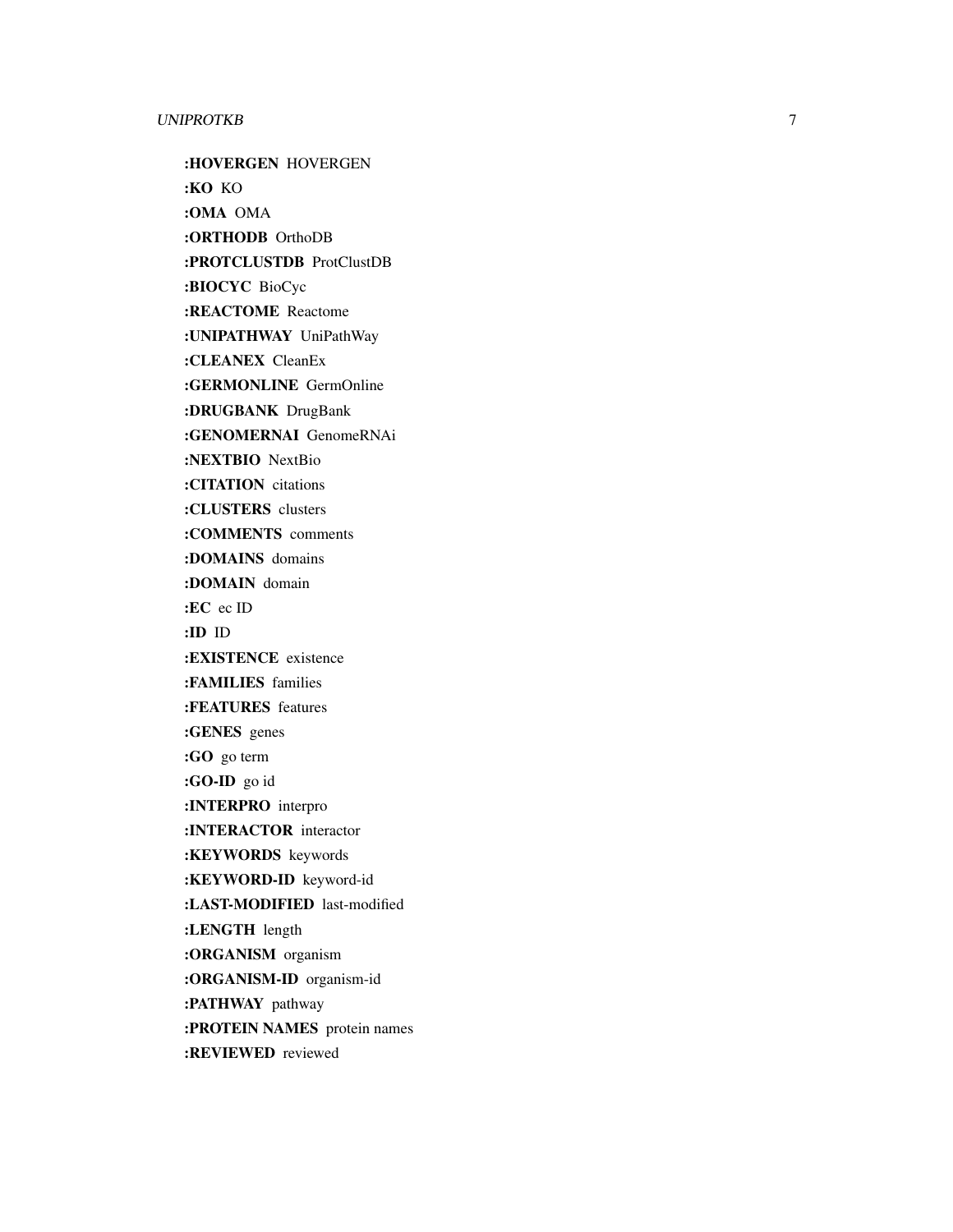8 utilities and the contract of the contract of the contract of the contract of the contract of the contract of the contract of the contract of the contract of the contract of the contract of the contract of the contract o

:SCORE score :SEQUENCE sequence :3D 3d :TAXON taxon :TOOLS tools :VERSION version :DATABASE(PFAM) PFAM ids :DATABASE(PDB) PDB ids

:

#### Author(s)

Marc Carlson

#### Examples

```
up <- UniProt.ws(taxId=9606)
## List the possible values for columns
columns(up)
## List the possible values for keytypes
keytypes(up)
## get some values back
## list all possible keys of type entrez gene ID.
## (this process is not instantaneous)
if(interactive()){
  keys <- head(keys(up, keytype="UNIPROTKB"))
 keys
}
select(up, keys=c("P31946","P62258"), columns=c("PDB","SEQUENCE"),
keytype="UNIPROTKB")
```

```
utilities Utility functions
```
#### Description

UniProt uses custom coding of organism names from which protein sequences they store. These taxon names are used also in the protein names (not in the UniProt IDs!). These functions help to translate those names to standard scientific (Latin) taxon names and other useful identifiers.

- taxname2species(): converts UniProt taxonomy names to scientific species names
- taxname2taxid(): converts UniProt taxonomy names to NCBI Taxonomy IDs
- taxname2domain(): converts UniProt taxonomy names to the following taxonomical domains: 'A' for archaea (=archaebacteria)\ 'B' for bacteria (=prokaryota or eubacteria)\ 'E' for eukaryota (=eukarya)\ 'V' for viruses and phages (=viridae)\ 'O' for others (such as artificial sequences)\

<span id="page-7-0"></span>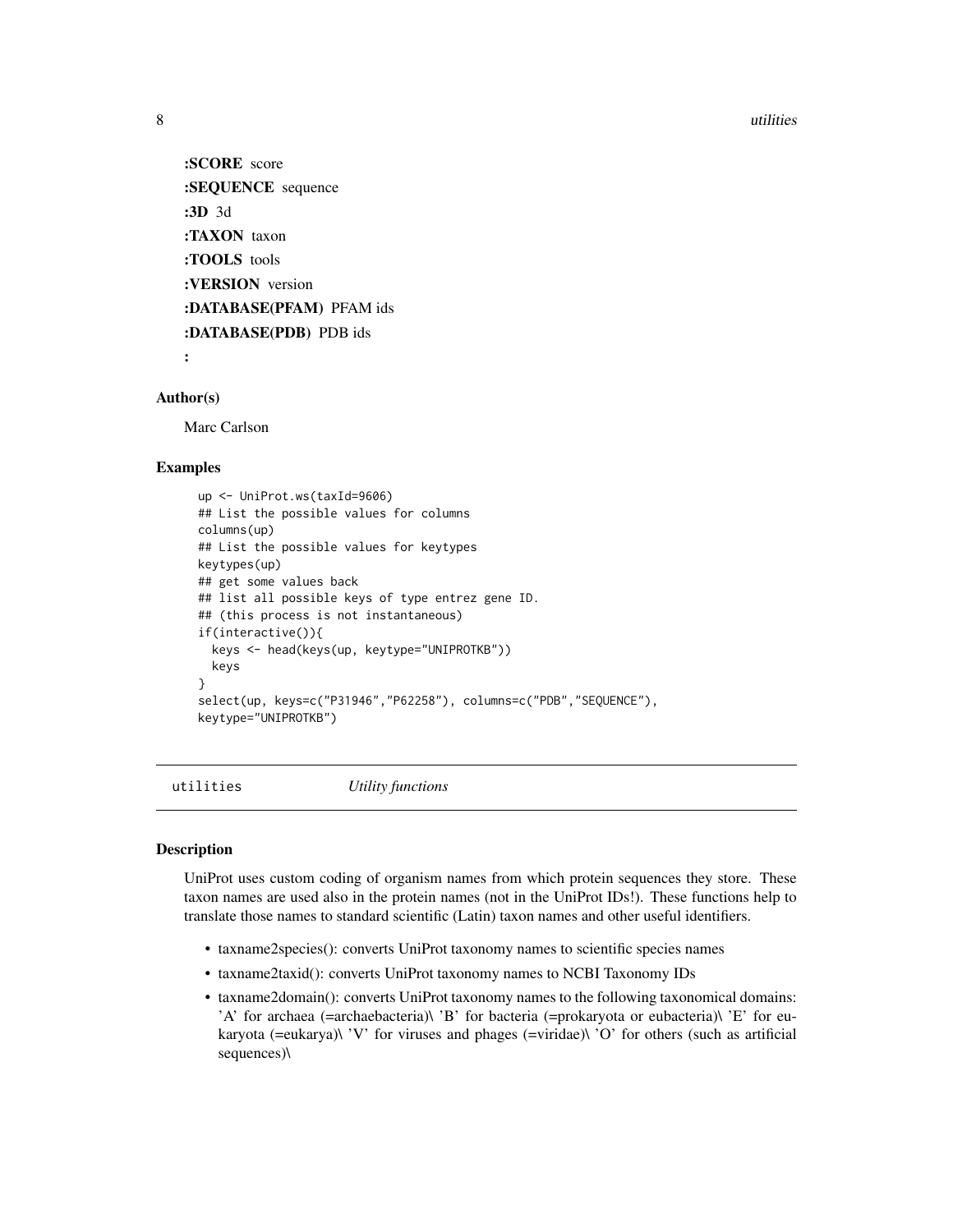#### utilities **9**

• updatespecfile(): The updatespecfile helper function attempts to download the current version of the controlled vocabulary of species table from [UniProt controlled vocabulary of species.](http://www.uniprot.org/docs/speclist) If it fails to download, an archived version of the table in (in extdata/) will be used.

#### Usage

```
taxname2species(taxname, specfile)
taxname2taxid(taxname, specfile)
taxname2domain(taxname, specfile)
updatespecfile()
```
#### Arguments

| taxname  | Character string up to 6 uppercase characters, like HUMAN, MOUSE, or AERPX.<br>Also works for a vector of such taxon names.                                    |
|----------|----------------------------------------------------------------------------------------------------------------------------------------------------------------|
| specfile | An optional local file where speciest.RData is saved from UniProt.org. When<br>specfile is missing, a cached file from the extdata/ package directory is used. |

### Value

Function taxname2species returns a character vector of scientific taxon names matching to the UniProt taxon names supplied as taxname.

Function taxname2taxid returns a numeric vector of Taxonomy IDs matching to the UniProt taxon names supplied as taxname.

Function taxname2domain returns a character vector of one letter domain symbols matching to the UniProt taxon names supplied as taxname.

Function updatespecfile returns a file location where specfile.txt is downloaded. If the download fails, path is the location of the archived version in the package.

#### Author(s)

Csaba Ortutay

#### See Also

[UniProt controlled vocabulary of species,](http://www.uniprot.org/docs/speclist) which defines the taxon names.

#### Examples

```
taxname2species("PIG")
taxname2species(c("PIG","HUMAN","TRIHA"))
taxname2taxid("PIG")
taxname2taxid(c("PIG","HUMAN","TRIHA"))
taxname2domain("PIG")
taxname2domain(c("PIG","HUMAN","TRIHA"))
```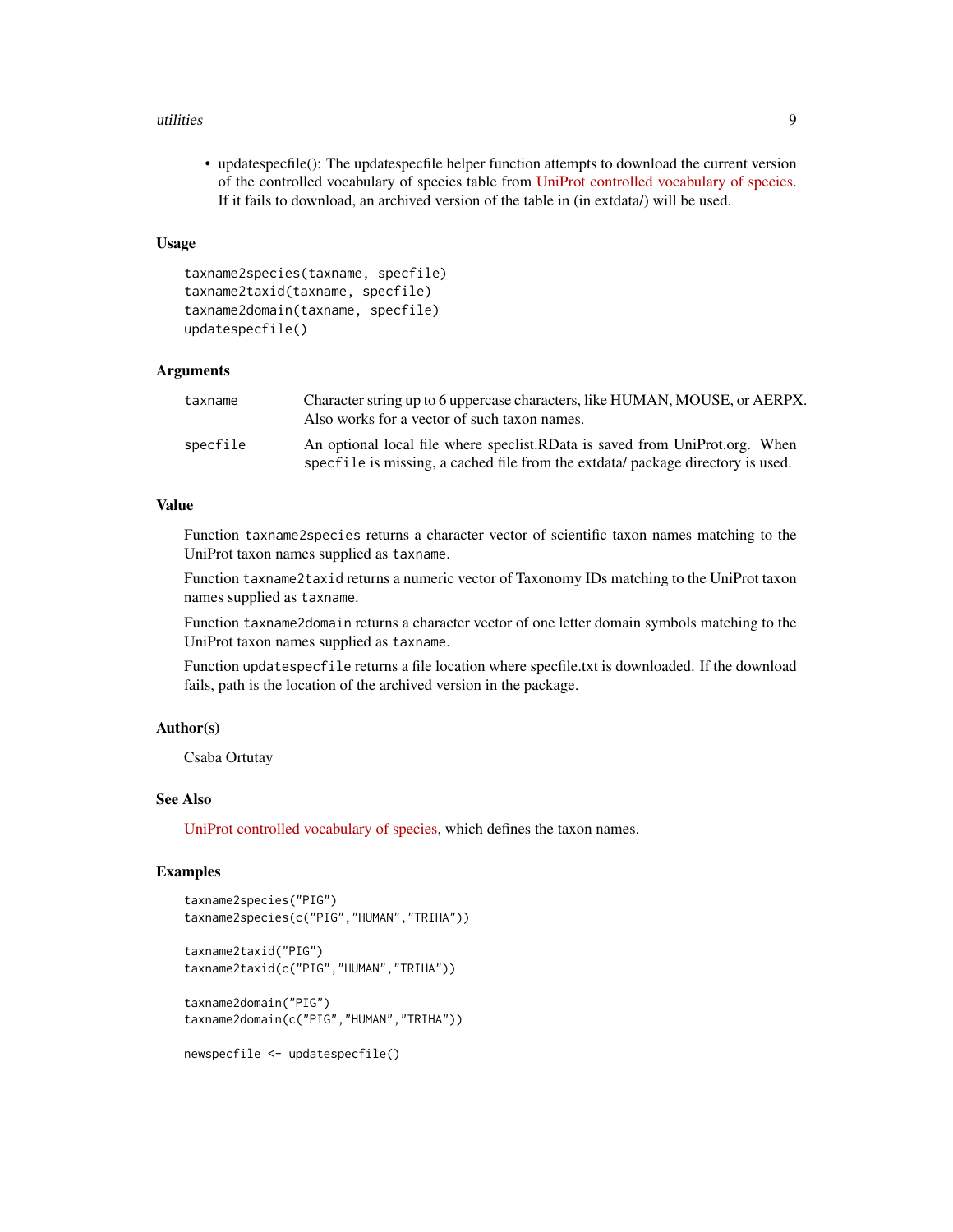#### 10 utilities and the contract of the contract of the contract of the contract of the contract of the contract of the contract of the contract of the contract of the contract of the contract of the contract of the contract

```
taxname2domain("PIG", specfile = newspecfile)
taxname2domain(c("PIG","HUMAN","TRIHA"), specfile = newspecfile)
```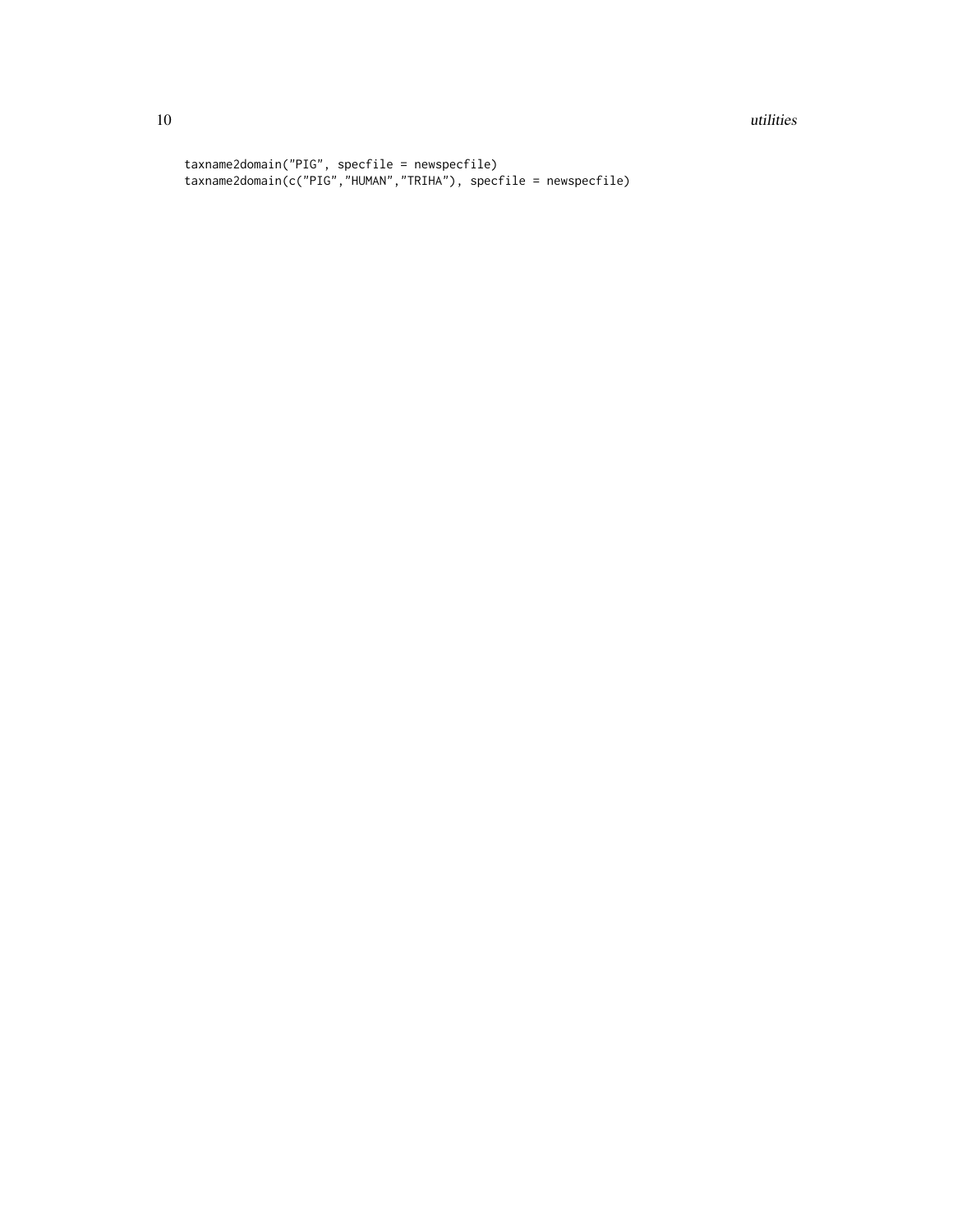# <span id="page-10-0"></span>Index

∗ classes UniProt.ws-objects, [2](#page-1-0) ∗ manip UNIPROTKB, [4](#page-3-0) ∗ methods UniProt.ws-objects, [2](#page-1-0) ∗ utilities UNIPROTKB, [4](#page-3-0) 3D *(*UNIPROTKB*)*, [4](#page-3-0) AARHUS/GHENT-2DPAGE *(*UNIPROTKB*)*, [4](#page-3-0)

```
AGD (UNIPROTKB), 4
ALLERGOME (UNIPROTKB), 4
ARACHNOSERVER (UNIPROTKB), 4
availableUniprotSpecies
        (UniProt.ws-objects), 2
```
BIOCYC *(*UNIPROTKB*)*, [4](#page-3-0)

CGD *(*UNIPROTKB*)*, [4](#page-3-0) CITATION *(*UNIPROTKB*)*, [4](#page-3-0) class:UniProt.ws *(*UniProt.ws-objects*)*, [2](#page-1-0) CLEANEX *(*UNIPROTKB*)*, [4](#page-3-0) CLUSTERS *(*UNIPROTKB*)*, [4](#page-3-0) cols *(*UniProt.ws-objects*)*, [2](#page-1-0) columns *(*UniProt.ws-objects*)*, [2](#page-1-0) columns,UniProt.ws-method *(*UniProt.ws-objects*)*, [2](#page-1-0) COMMENTS *(*UNIPROTKB*)*, [4](#page-3-0) CONOSERVER *(*UNIPROTKB*)*, [4](#page-3-0) CYGD *(*UNIPROTKB*)*, [4](#page-3-0)

DICTYBASE *(*UNIPROTKB*)*, [4](#page-3-0) DIP *(*UNIPROTKB*)*, [4](#page-3-0) DISPROT *(*UNIPROTKB*)*, [4](#page-3-0) DMDM *(*UNIPROTKB*)*, [4](#page-3-0) DNASU *(*UNIPROTKB*)*, [4](#page-3-0) DOMAIN *(*UNIPROTKB*)*, [4](#page-3-0) DOMAINS *(*UNIPROTKB*)*, [4](#page-3-0) DRUGBANK *(*UNIPROTKB*)*, [4](#page-3-0)

EC *(*UNIPROTKB*)*, [4](#page-3-0) ECHOBASE *(*UNIPROTKB*)*, [4](#page-3-0) ECO2DBASE *(*UNIPROTKB*)*, [4](#page-3-0) ECOGENE *(*UNIPROTKB*)*, [4](#page-3-0) EGGNOG *(*UNIPROTKB*)*, [4](#page-3-0) EMBL/GENBANK/DDBJ *(*UNIPROTKB*)*, [4](#page-3-0) EMBL/GENBANK/DDBJ\_CDS *(*UNIPROTKB*)*, [4](#page-3-0) ENSEMBL *(*UNIPROTKB*)*, [4](#page-3-0) ENSEMBL\_GENOMES *(*UNIPROTKB*)*, [4](#page-3-0) ENSEMBL\_GENOMES PROTEIN *(*UNIPROTKB*)*, [4](#page-3-0) ENSEMBL\_GENOMES TRANSCRIPT *(*UNIPROTKB*)*, [4](#page-3-0) ENSEMBL\_PROTEIN *(*UNIPROTKB*)*, [4](#page-3-0) ENSEMBL\_TRANSCRIPT *(*UNIPROTKB*)*, [4](#page-3-0) ENTREZ\_GENE *(*UNIPROTKB*)*, [4](#page-3-0) EUHCVDB *(*UNIPROTKB*)*, [4](#page-3-0) EUPATHDB *(*UNIPROTKB*)*, [4](#page-3-0) EXISTENCE *(*UNIPROTKB*)*, [4](#page-3-0) FAMILIES *(*UNIPROTKB*)*, [4](#page-3-0) FEATURES *(*UNIPROTKB*)*, [4](#page-3-0) FLYBASE *(*UNIPROTKB*)*, [4](#page-3-0) GENECARDS *(*UNIPROTKB*)*, [4](#page-3-0)

GENEFARM *(*UNIPROTKB*)*, [4](#page-3-0) GENES *(*UNIPROTKB*)*, [4](#page-3-0) GENETREE *(*UNIPROTKB*)*, [4](#page-3-0) GENOLIST *(*UNIPROTKB*)*, [4](#page-3-0) GENOMERNAI *(*UNIPROTKB*)*, [4](#page-3-0) GERMONLINE *(*UNIPROTKB*)*, [4](#page-3-0) GI\_NUMBER\* *(*UNIPROTKB*)*, [4](#page-3-0) GO *(*UNIPROTKB*)*, [4](#page-3-0) GO-ID *(*UNIPROTKB*)*, [4](#page-3-0)

H-INVDB *(*UNIPROTKB*)*, [4](#page-3-0) HGNC *(*UNIPROTKB*)*, [4](#page-3-0) HOGENOM *(*UNIPROTKB*)*, [4](#page-3-0) HOVERGEN *(*UNIPROTKB*)*, [4](#page-3-0) HPA *(*UNIPROTKB*)*, [4](#page-3-0) HSSP *(*UNIPROTKB*)*, [4](#page-3-0)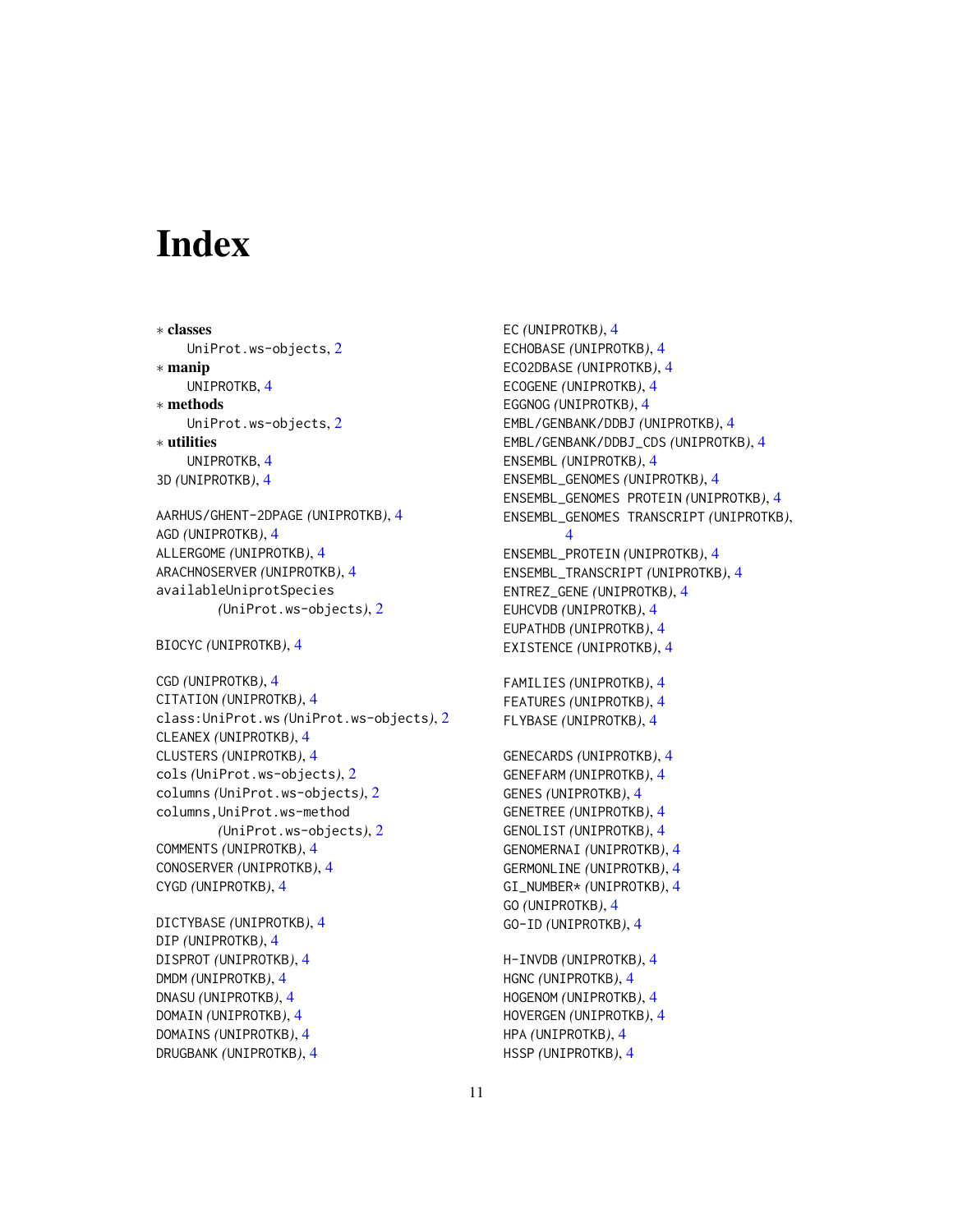#### 12 International contract of the contract of the contract of the contract of the contract of the contract of the contract of the contract of the contract of the contract of the contract of the contract of the contract of t

```
ID (UNIPROTKB), 4
INTERACTOR (UNIPROTKB), 4
INTERPRO (UNIPROTKB), 4
IPI (UNIPROTKB), 4
```
KEGG *(*UNIPROTKB*)*, [4](#page-3-0) keys *(*UniProt.ws-objects*)*, [2](#page-1-0) keys,UniProt.ws-method *(*UniProt.ws-objects*)*, [2](#page-1-0) keytypes *(*UniProt.ws-objects*)*, [2](#page-1-0) keytypes,UniProt.ws-method *(*UniProt.ws-objects*)*, [2](#page-1-0) KEYWORD-ID *(*UNIPROTKB*)*, [4](#page-3-0) KEYWORDS *(*UNIPROTKB*)*, [4](#page-3-0) KO *(*UNIPROTKB*)*, [4](#page-3-0)

LAST-MODIFIED *(*UNIPROTKB*)*, [4](#page-3-0) LEGIOLIST *(*UNIPROTKB*)*, [4](#page-3-0) LENGTH *(*UNIPROTKB*)*, [4](#page-3-0) LEPROMA *(*UNIPROTKB*)*, [4](#page-3-0) lookupUniprotSpeciesFromTaxId *(*UniProt.ws-objects*)*, [2](#page-1-0)

MAIZEGDB *(*UNIPROTKB*)*, [4](#page-3-0) MEROPS *(*UNIPROTKB*)*, [4](#page-3-0) MGI *(*UNIPROTKB*)*, [4](#page-3-0) MIM *(*UNIPROTKB*)*, [4](#page-3-0) MINT *(*UNIPROTKB*)*, [4](#page-3-0)

NEXTBIO *(*UNIPROTKB*)*, [4](#page-3-0) NEXTPROT *(*UNIPROTKB*)*, [4](#page-3-0)

OMA *(*UNIPROTKB*)*, [4](#page-3-0) ORGANISM *(*UNIPROTKB*)*, [4](#page-3-0) ORGANISM-ID *(*UNIPROTKB*)*, [4](#page-3-0) ORPHANET *(*UNIPROTKB*)*, [4](#page-3-0) ORTHODB *(*UNIPROTKB*)*, [4](#page-3-0)

PATHWAY *(*UNIPROTKB*)*, [4](#page-3-0) PATRIC *(*UNIPROTKB*)*, [4](#page-3-0) PDB *(*UNIPROTKB*)*, [4](#page-3-0) PEROXIBASE *(*UNIPROTKB*)*, [4](#page-3-0) PHARMGKB *(*UNIPROTKB*)*, [4](#page-3-0) PHOSSITE *(*UNIPROTKB*)*, [4](#page-3-0) PIR *(*UNIPROTKB*)*, [4](#page-3-0) POMBASE *(*UNIPROTKB*)*, [4](#page-3-0) PPTASEDB *(*UNIPROTKB*)*, [4](#page-3-0) PROTCLUSTDB *(*UNIPROTKB*)*, [4](#page-3-0) PROTEIN NAMES *(*UNIPROTKB*)*, [4](#page-3-0) PSEUDOCAP *(*UNIPROTKB*)*, [4](#page-3-0)

REACTOME *(*UNIPROTKB*)*, [4](#page-3-0) REBASE *(*UNIPROTKB*)*, [4](#page-3-0) REFSEQ\_NUCLEOTIDE *(*UNIPROTKB*)*, [4](#page-3-0) REFSEQ\_PROTEIN *(*UNIPROTKB*)*, [4](#page-3-0) REVIEWED *(*UNIPROTKB*)*, [4](#page-3-0) RGD *(*UNIPROTKB*)*, [4](#page-3-0) SCORE *(*UNIPROTKB*)*, [4](#page-3-0) select *(*UniProt.ws-objects*)*, [2](#page-1-0) select,UniProt.ws-method *(*UniProt.ws-objects*)*, [2](#page-1-0) SEQUENCE *(*UNIPROTKB*)*, [4](#page-3-0) SGD *(*UNIPROTKB*)*, [4](#page-3-0) show,UniProt.ws-method *(*UniProt.ws-objects*)*, [2](#page-1-0) species *(*UniProt.ws-objects*)*, [2](#page-1-0) species,UniProt.ws-method *(*UniProt.ws-objects*)*, [2](#page-1-0) TAIR *(*UNIPROTKB*)*, [4](#page-3-0) taxId *(*UniProt.ws-objects*)*, [2](#page-1-0) taxId,UniProt.ws-method *(*UniProt.ws-objects*)*, [2](#page-1-0) taxId<- *(*UniProt.ws-objects*)*, [2](#page-1-0) taxId<-,UniProt.ws-method *(*UniProt.ws-objects*)*, [2](#page-1-0) taxname2domain *(*utilities*)*, [8](#page-7-0) taxname2species *(*utilities*)*, [8](#page-7-0) taxname2taxid *(*utilities*)*, [8](#page-7-0) TAXONOMY-LINEAGE *(*UNIPROTKB*)*, [4](#page-3-0) TCDB *(*UNIPROTKB*)*, [4](#page-3-0) TIGR *(*UNIPROTKB*)*, [4](#page-3-0) TOOLS *(*UNIPROTKB*)*, [4](#page-3-0) TUBERCULIST *(*UNIPROTKB*)*, [4](#page-3-0) UCSC *(*UNIPROTKB*)*, [4](#page-3-0) UNIPARC *(*UNIPROTKB*)*, [4](#page-3-0) UNIPATHWAY *(*UNIPROTKB*)*, [4](#page-3-0) UniProt.ws *(*UniProt.ws-objects*)*, [2](#page-1-0) UniProt.ws-class *(*UniProt.ws-objects*)*, [2](#page-1-0) UniProt.ws-objects, [2](#page-1-0) UNIPROTKB, [4](#page-3-0)

UNIREF100 *(*UNIPROTKB*)*, [4](#page-3-0) UNIREF50 *(*UNIPROTKB*)*, [4](#page-3-0) UNIREF90 *(*UNIPROTKB*)*, [4](#page-3-0) updatespecfile *(*utilities*)*, [8](#page-7-0) utilities, [8](#page-7-0)

VECTORBASE *(*UNIPROTKB*)*, [4](#page-3-0)